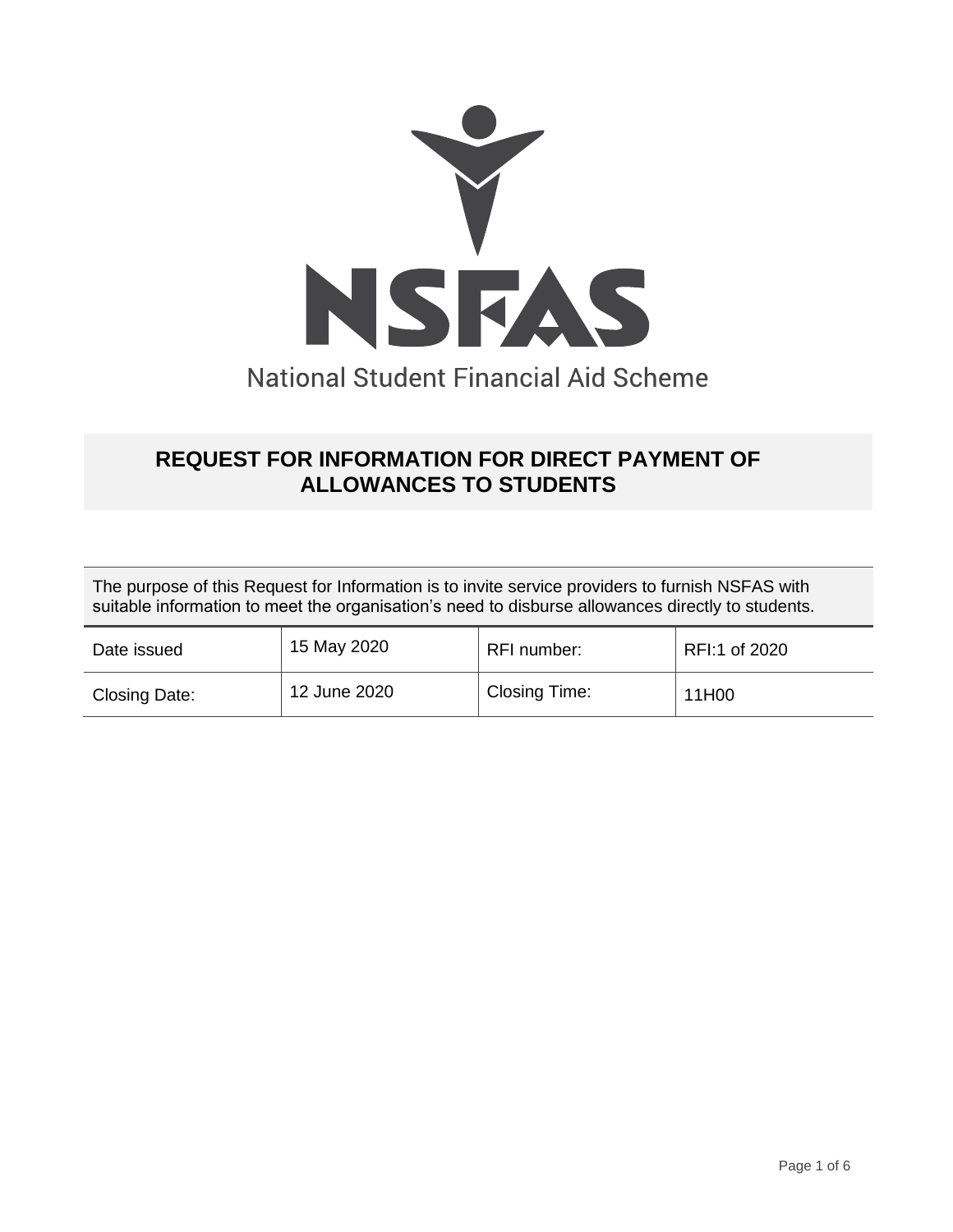## **1. BACKGROUND**

NSFAS is a statutory body, funded primarily by the South African National Department of Higher Education and Training (DHET). NSFAS provides bursaries to eligible students who wish to study at the 26 public universities and 50 Technical and Vocational Education and Training (TVETs) colleges.

The organisation was established and is governed by the NSFAS Act (Act No. 56 of 1999) which mandates the NSFAS to:

- (1) Provide loans and bursaries to eligible students.
- (2) Develop criteria and conditions for the granting of loans and bursaries to eligible students in consultation with the Minister of Higher Education and Training.
- (3) Raise funds.
- (4) Recover loans.
- (5) Maintain and analyse a database and undertake research for the better utilisation of financial resources.
- (6) Advising the Minister on matters relating to financial aid for students and undertaking other functions assigned to it by the NSFAS act 56 of 1999 as amended or by the Minister.

Since the inception of NSFAS in 1999, funds allocated to NSFAS have increased substantially from R441million in 1999 to R36.7 billion in 2020/21 financial year. During this period, the processes and operations at NSFAS have remained largely unchanged. Furthermore, the December 2017 Presidential pronouncement on Fee Free Education, has led to the need to redesign and restructure the organisation to enable it to deal with its existing requirements and, more importantly, to create a platform for the future as a full bursary provider.

According to the NSFAS regulations, the organisation must disburse allowances directly to students. The mandate further prescribes that any third-party appointment to disburse allowances be vetted and approved by the NSFAS. Currently, many institutions have appointed third-party agents to disburse student allowances and the NSFAS does not have direct line of sight on these transactions.

In order to remove all commercial interests from the disbursements and payments processes and mitigate internal risks associated within the processes, this Request for Information (RFI) seeks to invite eligible service providers in the financial sector to submit information on how they would disburse allowances directly to students.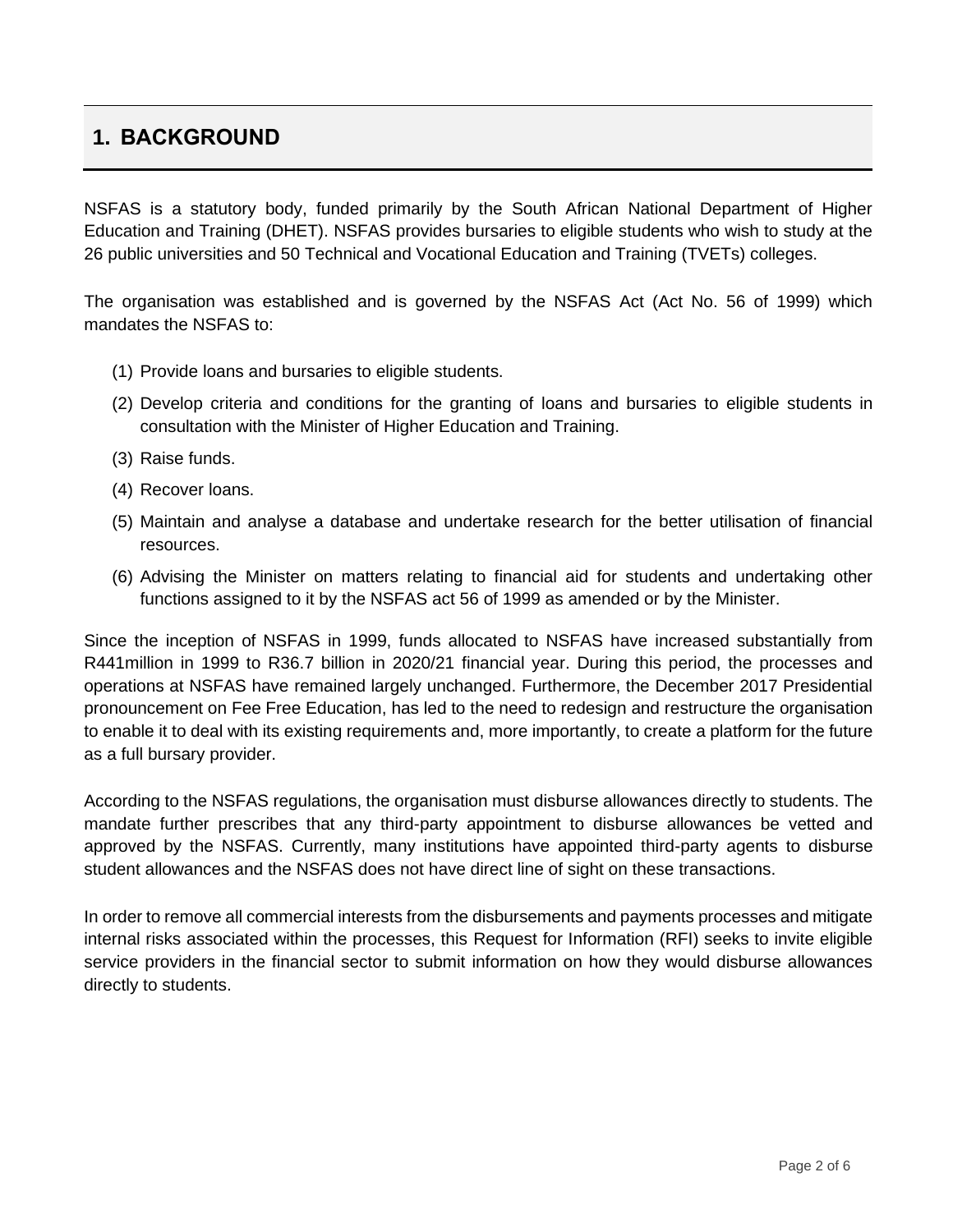# **2. NSFAS DISBURSEMENT PRINCIPLES**

The organisation's value proposition hinges on the following payment of allowances principles:

- (1) Correct payment for the correct allowance to the right student.
- (2) Timeous and predictable payment of allowances.
- (3) Payment to the right student at the right institution.
- (4) The beneficiary is in the know about their status in the funding process.
- (5) The student has the ability to decide how and when to utilize bursary allowance based on the needs of the student.

### **3. REQUEST FOR INFORMATION**

NSFAS requires information from qualified South African financial institutions and/or registered payment solution providers about their capability to pay allowances directly to students funded by the organisation. The solution must be informed by the following requirements. NSFAS may consider more than one service provider and allow students to choose their preferred payment channel.

#### **3.1FUNCTIONAL REQUIREMENTS**

- 3.1.1 The solution must disburse funds to students for books, meals, and other allowances as determined by NSFAS, on a periodic basis (usually monthly). However, the solution must also be able to pay allowance on an ad-hoc basis based on student needs.
- 3.1.2 The solution must provide students unrestricted ability to transact with a wide variety of service providers including supermarkets, food chains, bookstores, transport providers and provide the ability to access cash where required.
- 3.1.3 The solution must provide ability to physically verify the identity of the student at the point of issuing the facility and regularly during the period as recipients of NSFAS funding.
- 3.1.4 The solution must NOT allow NSFAS staff to have access or the ability to edit or update a transacting facility details (or the equivalent thereof) and all data must be securely stored within the service providers environment.
- 3.1.5 The solution must be able to produce daily, weekly and monthly reports on the distribution of allowances for students and students' spending patterns (this is important to track in cases where students spend allowances on non-essential goods.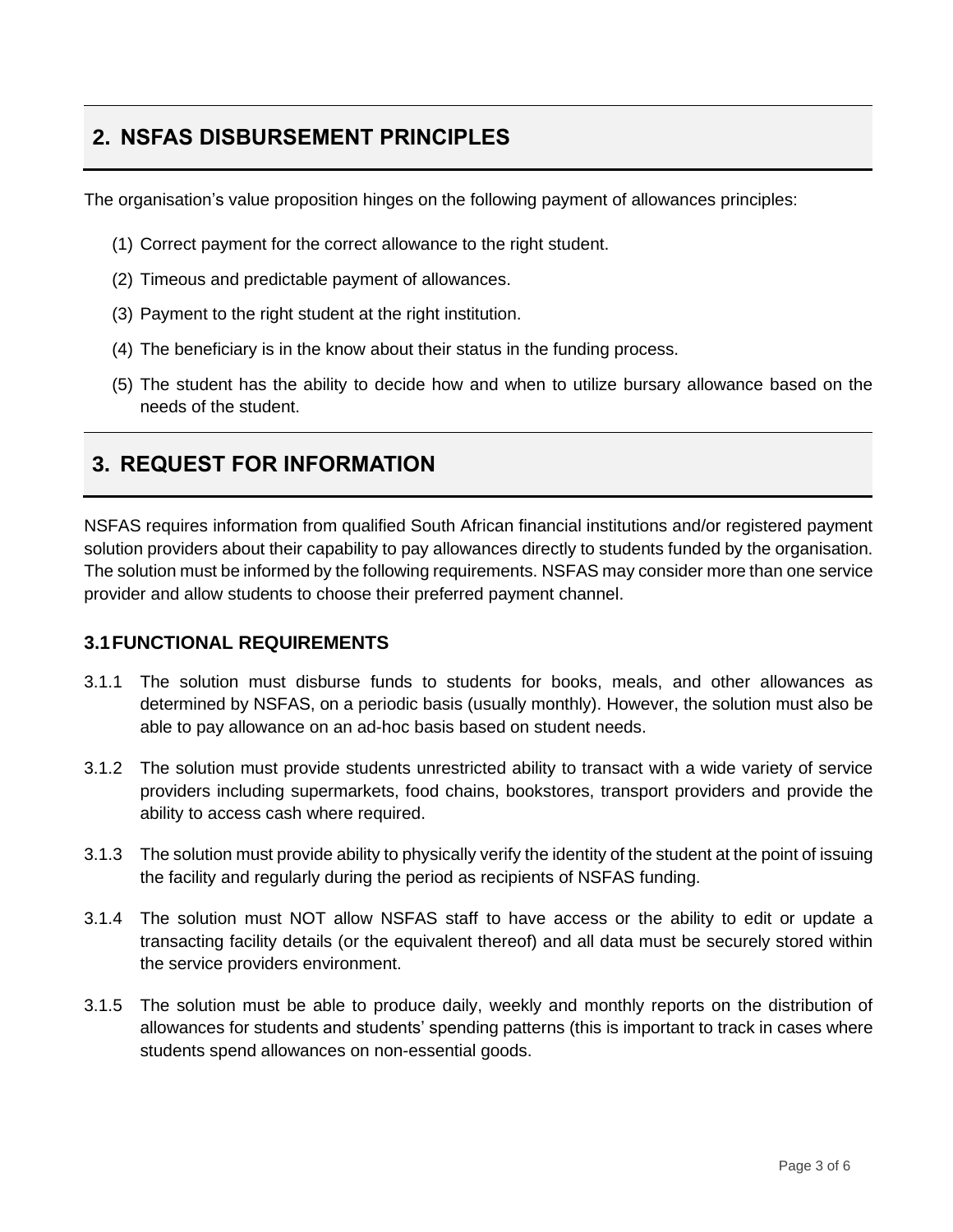- 3.1.6 The solution must ensure that students have complete visibility of all transactions and balances at all times via different approved platforms (preferably online, APP or other physical facilities).
- 3.1.7 The solution must be able to handle significant volumes of transactions on a daily basis refer to section on **Supporting Information** below for the number of funded students by institution type.
- 3.1.8 The solution must be secure and meet all Financial sector regulatory standards. The security features of the solution must have the ability to stop payments, and block/unblock and flag accounts in cases of fraud, death, etc.
- 3.1.9 The solution must be able to facilitate the communication (email, SMS, and other forms) of essential messaging to students at different points which will be agreed with NSFAS.
- 3.1.10 In a situation where the student has an existing proposed facility to transact from other providers, the solution must allow students to capture and validate, and make updates to their facility details. Validation must be performed using the South African National ID number.
- 3.1.11 Validation and verification of facilities must meet the requirements of the South African financial regulations and standards.

### **3.2NON-FUNCTIONAL REQUIREMENTS**

- 3.2.1 If the service provider is a bank or uses the banks facilities, then the bank must be registered with the Banking Association of South Africa. If the service provider is a payment solutions provider or uses payment solutions provider facilities, then the payment solution provider must be registered with the Payment Association of South Africa (PASA) and all regulatory authorities where applicable.
- 3.2.2 The service provider must provide access and ability to support students nationally, anywhere in the country.
- 3.2.3 The solution provider must be able to provide 24x7 account service support as the NSFAS Contact Centre will have no access to the service provider's payment platforms.
- 3.2.4 The service provider must store all student transaction data for five to seven financial years.
- 3.2.5 The service provider must never use student data for any other purposes except the intended use by NSFAS and its processes.
- 3.2.6 The service provider must provide adequate evidence of its financial stability. As a minimum requirement, a set of the audited financial statements and audit reports for the most recent three financial years must be provided which must clearly demonstrate the solution provider's solvency and sustainability.
- 3.2.7 The service provider must provide a financial guarantee to NSFAS for the amount of funds held prior to payment to students.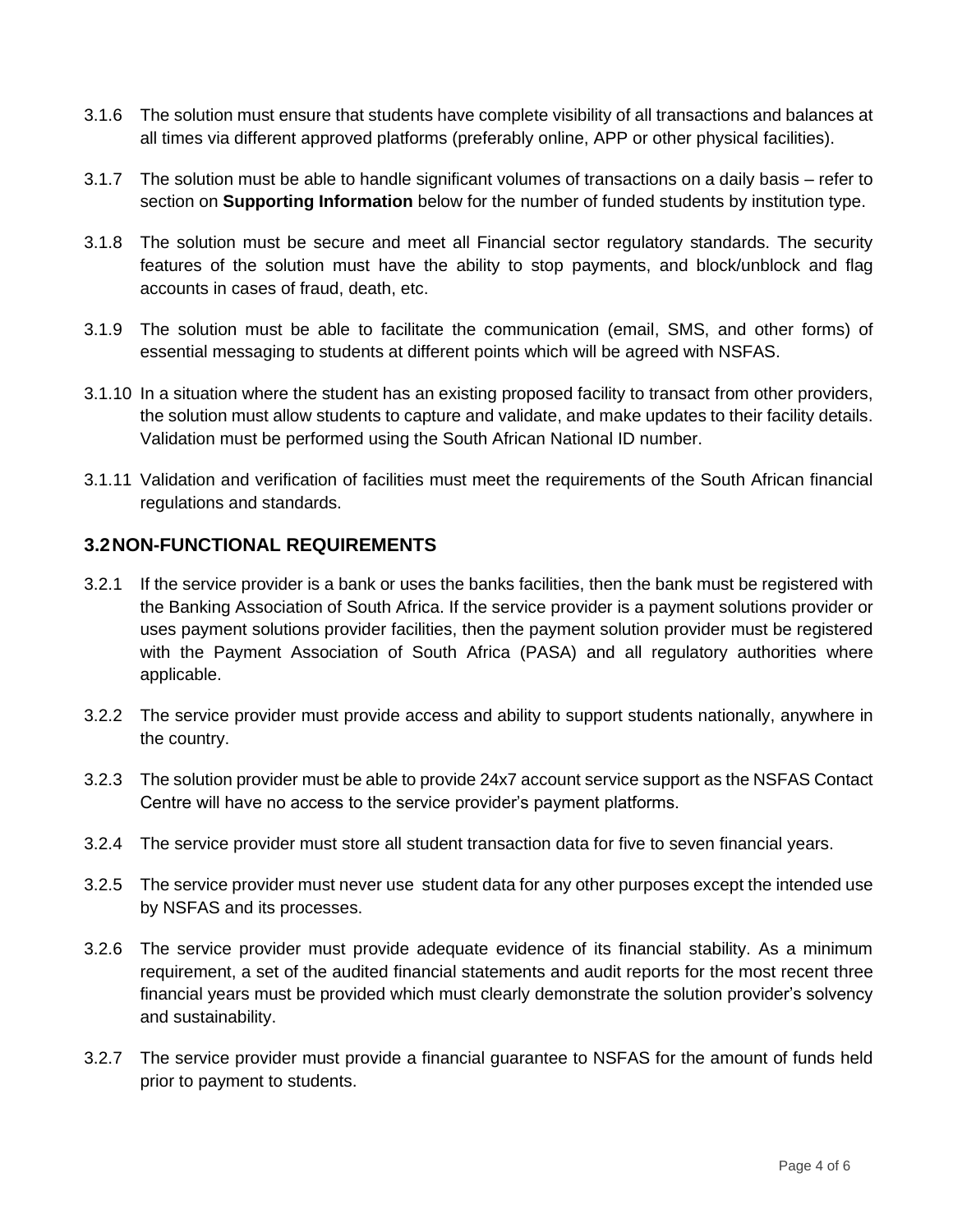- 3.2.8 The service provider must provide a white labelled transacting facility to students. Example, APP or online platforms must carry NSFAS branding.
- 3.2.9 The service provider must tailor existing services to suit students from poor and working-class families who were previously disadvantaged. That is, the costs must be innovative and competitive. The service provider must clearly indicate the following cost categories separately: (1) Student On-boarding costs; (2) Transaction costs; (3) Verification costs; (4) Any other costs, including implementation costs. Indicate what costs will be paid by the students and what costs will be paid by NSFAS.

#### **3.3TECHNICAL REQUIREMENTS**

- 3.3.1 The solution must be built on an open platform which can be integrated seamlessly with core NSFAS systems.
- 3.3.2 The solution must provide a multi-functional mobile communication platform that allows NSFAS to effectively manage its relationships with the students (e.g., perform live chats, and content generation for a knowledge portal, etc).
- 3.3.3 The service provider must provide security for NSFAS transactions. It must be advanced encryption standard or greater for data transmission encryption.
- 3.3.4 The service provider must provide a Security Plan for the proposed solution. The document shall describe the administrative, physical, technical and systems controls to be used by the system and/or services. Clearly indicate security standards and certificates.
- 3.3.5 The service provider is expected to perform regular attack and penetration reviews on the solution and provide evidence of compliance to security standards, such as ISO or similar.
- 3.3.6 The service provider must provide a Disaster Recovery Plan for the proposed solution.

#### **3.4ADDITIONAL REQUIREMENTS**

3.4.1 The solution must also include separate costs and timelines to build an integrated mobile APP that will support these services and other core NSFAS services including, application for funding, funding status, communications, etc.

#### **3.5SUPPORTING INFORMATION**

- 3.5.1 NSFAS Disbursement Process is a multi-step process that requires multiple approvals and checks within NSFAS. The output of the process is a *payment file* which will be sent to the service provider to allocate funds into students transacting facilities.
- 3.5.2 NSFAS has existing integrations with other service providers and partners. The supported integration includes Webservice and file sharing using secure protocols and channels. The file types include XML files, text files, etc